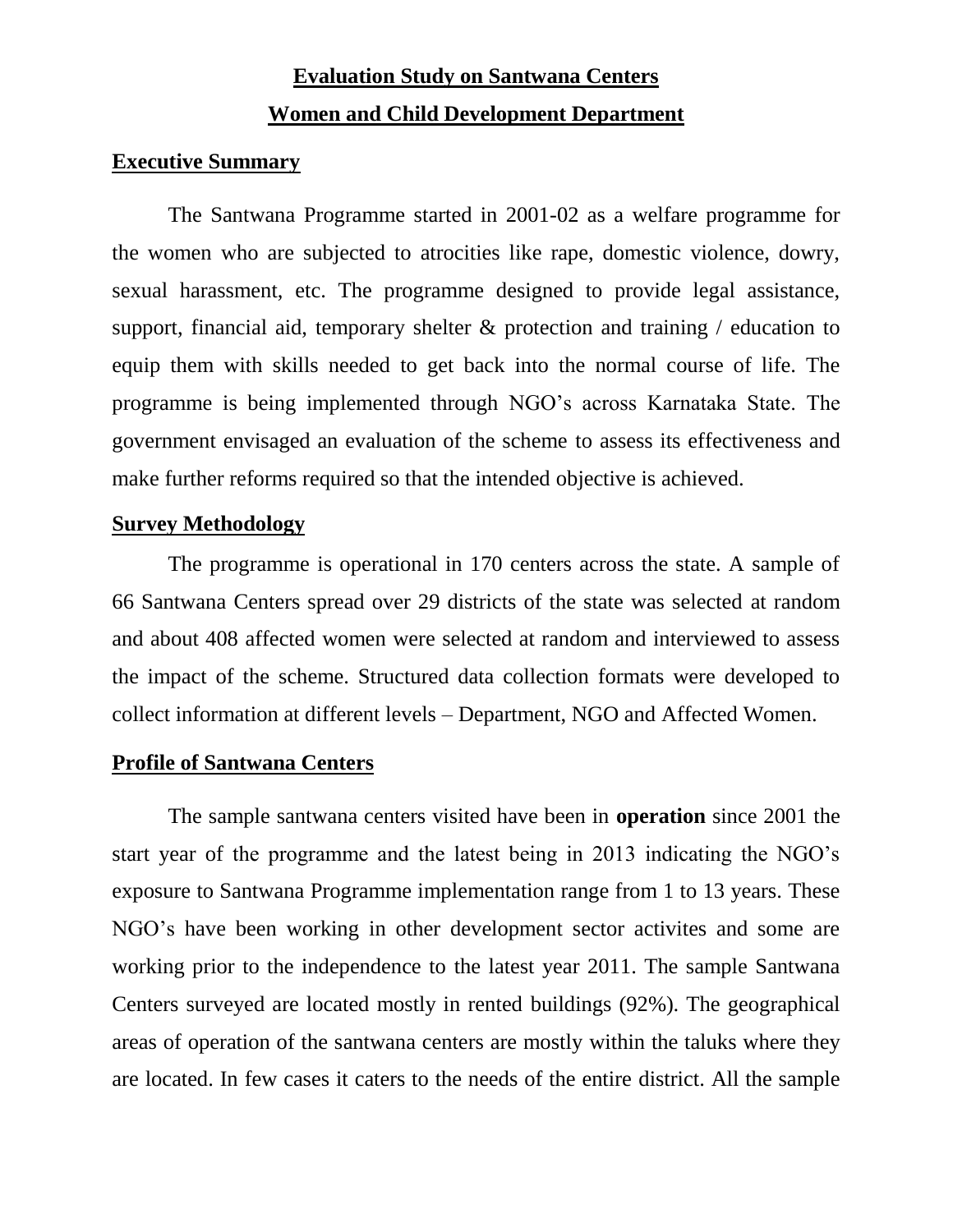santwana centers are functioning as per the guidelines and it is observed that 96% of the centers are functioning all through the days. Two of the three coordinating facilities namely the Government Hospital and Police Station are at an easy accessible distance, while, the distance to the Swadhaar Center is about 45 kilometers. All the centers have temporary shelter facilities for the stay of affected women who come in for support. In most of the cases they will be staying for a day or two and if the problems persist then they will be shifted to the nearest Stay Homes or Swadhaar centers or Ujwala Centers. All the centers have basic facilities such as telephone, furniture, toilet etc., so that the stay for the affected women is not hampered.

As per the guideline the social workers and the family counselor who are the core staff of the Santwana centre are in place in all the sample centers. The average experience of the female family counselors in community development activities is 7 years as compared to 3 years for males. In case of social workers it is about 5 years for both male and females. The literacy levels of the family counselors are mostly Post Graduates (79%) with either Social work or sociology backgrounds. There are few family counselors with legal qualification. In case of Social Workers, the qualification is mostly PUC (44%) & Graduation (39%). Trainings have been provided to the staff of the Santwana centers on various topics spread over 1 to 7 days. The number of training programmes attended by the social workers ranges up to 12 as against 30 programmes attended by the family counselors.

All the santwana centers are maintaining the different types of documents specified in the programme guidelines. The NGO's are implementing many other programmes in the education, watershed, health, rural development, agriculture and women & child development areas. The funding for these programmes varies from the central government, state government, Zilla Panchayat and other national & international donor organizations.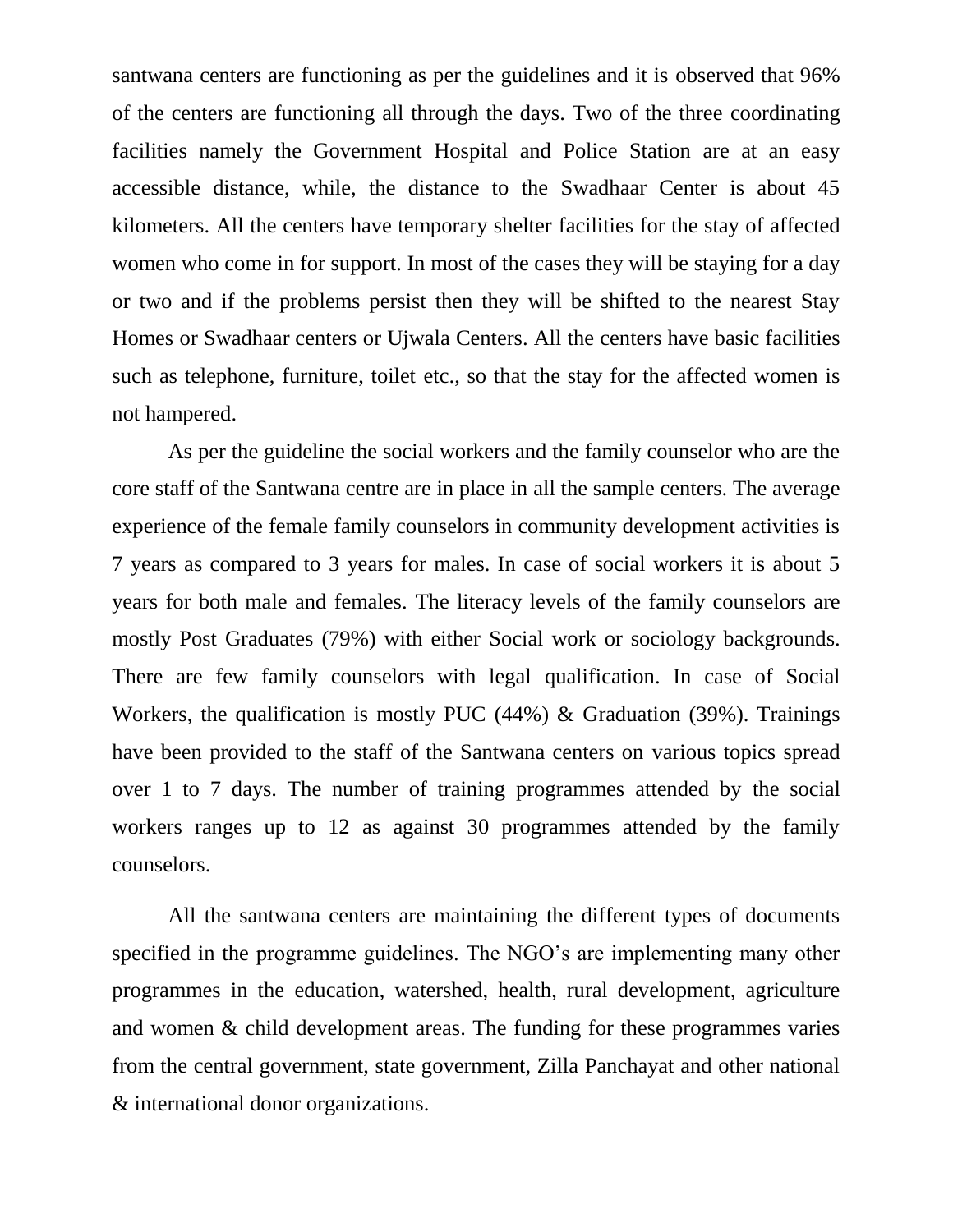It is reported by 50 (76%) centers that the income source is only the government grants recieved for running the center. While in other cases the implementing organizations have given as loans & advances to the centers or collecting funds from community & donors. The average income received per centre from all sources during the last five years is Rs.2.62 lakh per annum which comprises mainly the income received from the government to the extent of nearly Rs.2.5 lakh. The income received from the government is mainly for salary of the three social workers & the family counselor, telephone expenses, rent of the building and other contingency expenses.The average expenditure of the centers over the last five years has been over Rs.2.5 lakhs and varies in the range of Rs.24000 to Rs.7.72 lakhs. The item-wise expenditure indicates that expenditure on remuneration of the staff members is the major item of expenditure constituting 68% followed by office rent (9%).

#### **Profile of Sample Affected Women**

The sample affected women comprises of OBC's in majority followed by SC, Muslims and ST's. The average age is 31 years and ranges between 15 and 70 years. The literacy rate among the sample is 84% and across the different social groups, it is highest among the OBC (90%) followed by General Group (88%). The different literacy levels among the sample show that one third has education up to 7th standard while 22% have studied up to SSLC. It is reported by 13% of the sample women that they have completed PUC and few have reported graduate and higher education. The average age at marriage of the sample affected women is 20 years and the average number of years since the marriage of sample affected women is 11 years.

Sixty Eight percent of the sample affected women have children of different age and gender. The total number of children among the affected women having children is 492 (53% - male and 47% -females). It is seen that the 39% of the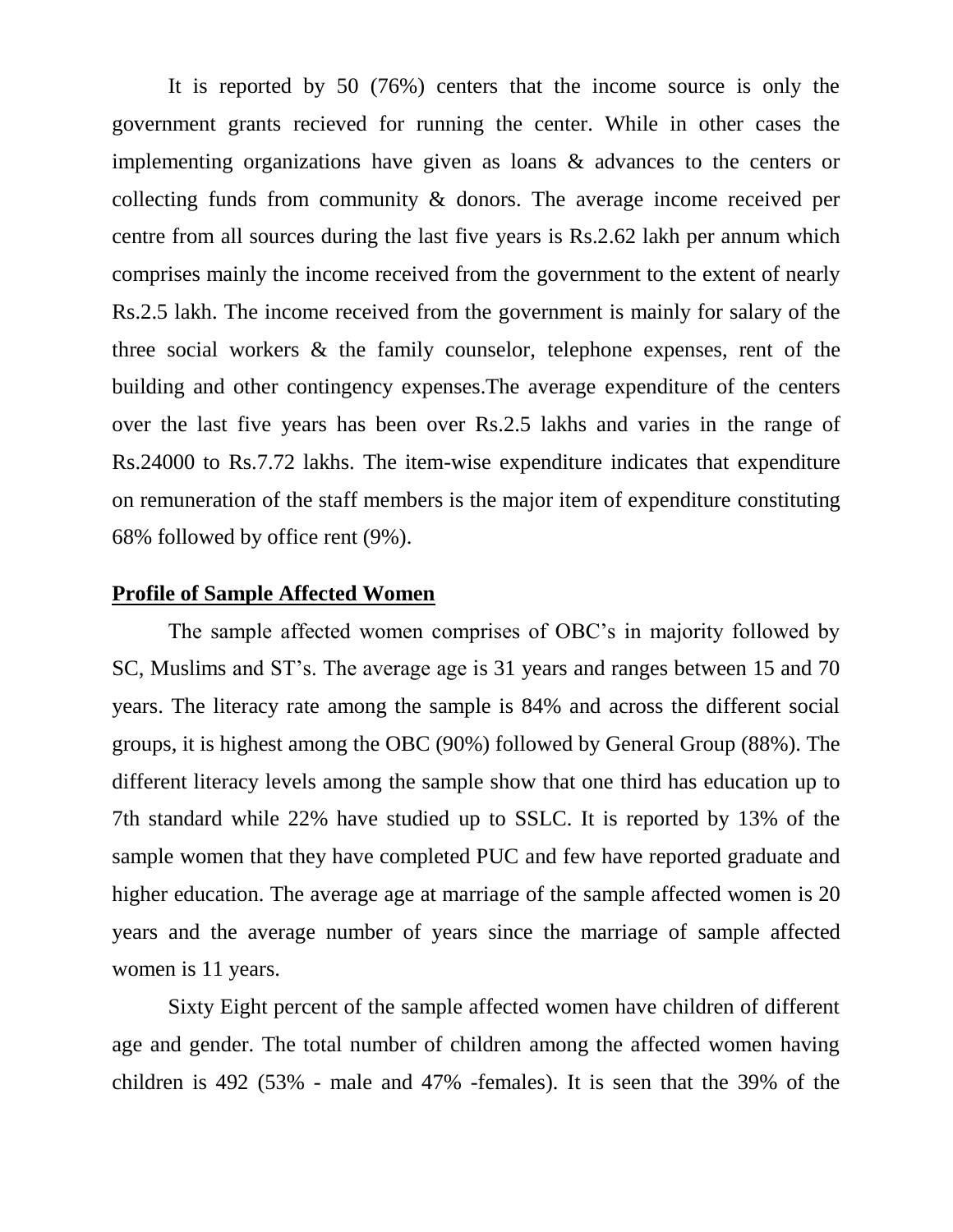affected women having children are single child mother as against 44% have two children and 17% with 3 children. The average age of the children of affected women is 11 years and 60% of the children are up to 10 years of age while more than one third up to 5 years. The occupational structure of the children shows that over 50% are students studying at various levels while more than one fourths is depending on the affected women. Nearly 15% of the children are reported to be earning for their livelihood. However, the support to the affected women by these earning members is not reported.

#### **Access to Services**

The affected women are getting all the available services from the santwana center – helpline utility, counseling, training, legal support etc.

#### **Programmes for Women in Distress**

There are many welfare programmes for women being implemented under state and central schemes. Programmes related to women in distress that are being implemented with the central funding – Ujjawala, Swaadhar and Short Stay Home. Financial support under all these programmes is different but the objective is same. In addition the Mahila Sahaya Vani programme supports the women in distress by providing rehabilitation measures and legal aid if required. These programmes under the different names are being implemented by the NGO's under different funding sources. Also some NGO's are implementing more than one of these programmes.

#### **Recommendation**

#### **1. Convergence of Programmes**

The convergence of Santwana Programme with other central programmes – Ujjawala, Swaadhaar and Stay Homes could be thought of as all these programmes are focusing on the same issue of women in distress. It is observed that some of the NGO's are implementing some of these programmes along with the Santwana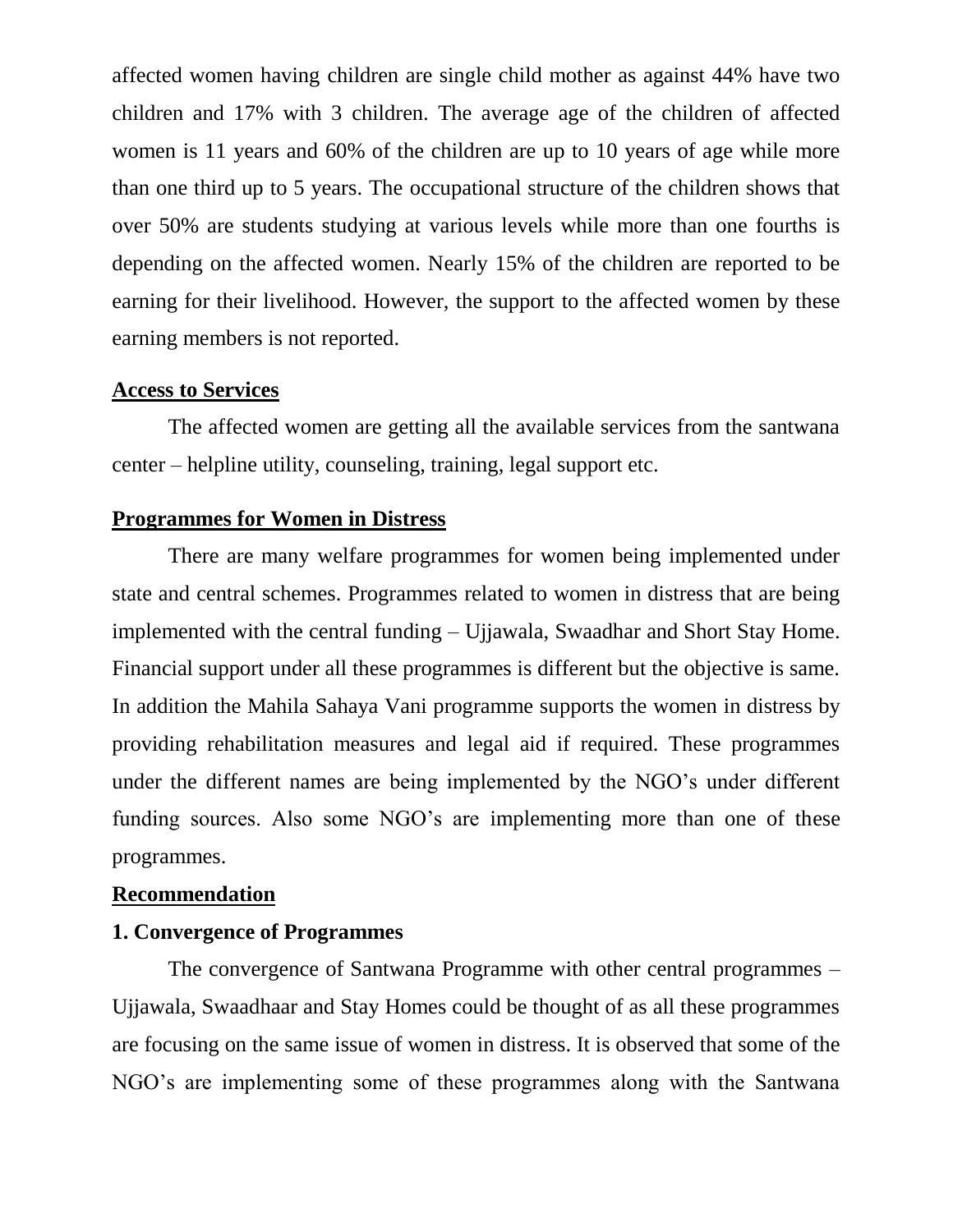programme. For example IDARY an NGO in Shiggaon in Haveri district is also implementing Ujwala and Short Stay Home programme, while the Pragna Counselling Centre in Mangalore is implementing Swaadhar and Destitute Cottage programmes.

#### **2. Involvement of Taluk Level Personnel**

Taluk Level Officers of Women & Child Development Department need to be given the time bound responsibility of checking the functioning and monitoring of Santwana centres and the cases registered by them.

#### **3. 1091 Helpline Number**

The Santwana helpline number 1091 needs to be made fully functional as it is not operational in many places and NGO's have given their landline and personnel mobile numbers to the community.

#### **4. Training**

There is a need for imparting more and refresher trainings regularly to Santwana centre staff.

The type training provided to women needs to be rethought of. Instead of the old but now not relevant skills of Agarbathy making and candle making, more relevant employment providing skill trainings may be given using convergence with Skill Development Corporation.

#### **5. Implementation**

NGO's focusing on more than one centre and one programme has to be discouraged. Because NGO's cannot monitor the work effectively and also the turnover of the staff members will be high.

#### **6. District Level Meetings**

In each district there can be one Committee that would monitor the functioning of all women welfare related schemes, instead of a Committee for each scheme under women welfare. Santwana should be reviewed by this Committee.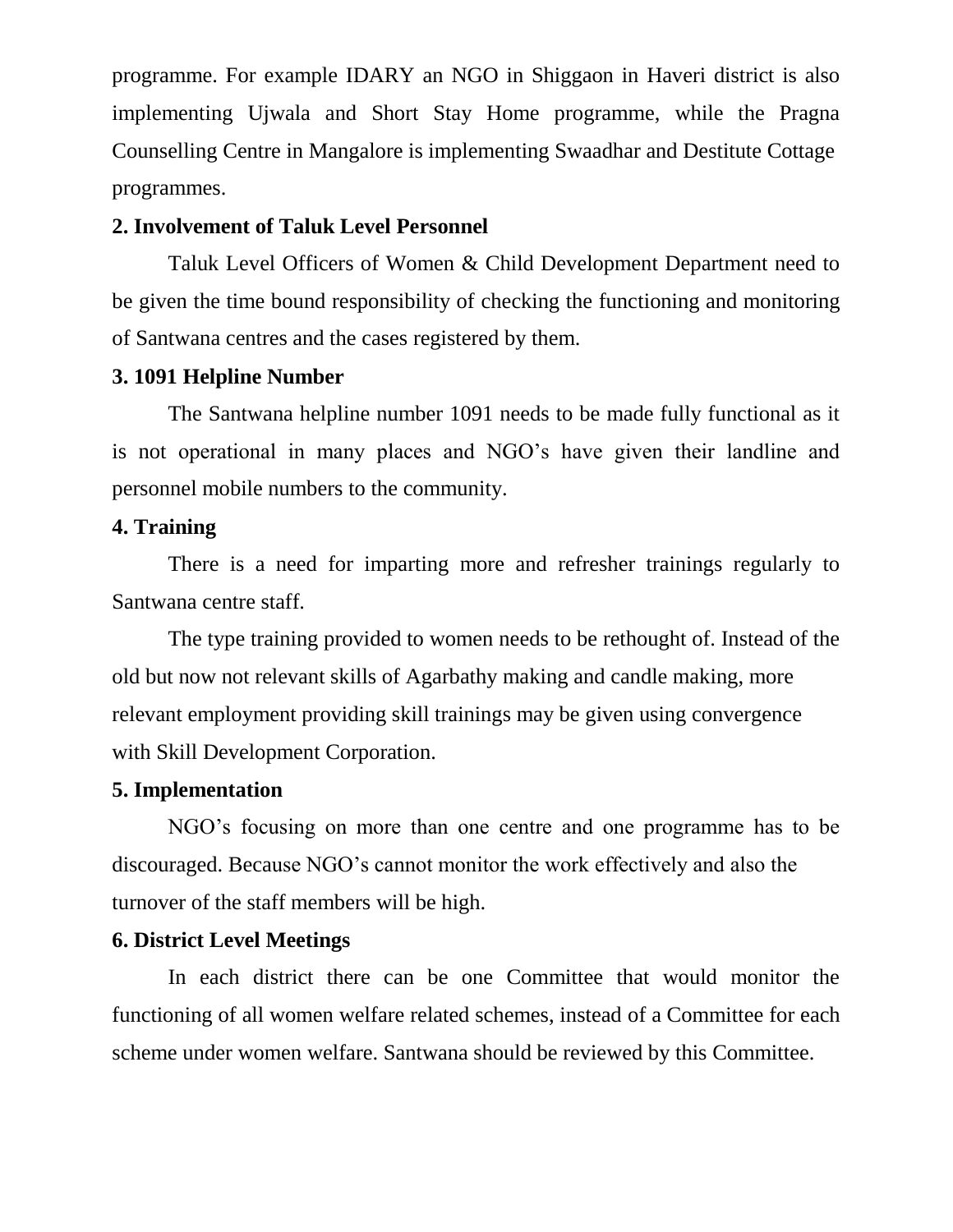#### **7. Compensation to Affected Women**

The compensation provided to affected women needs to be enhanced and District Level Committee should be authorized to sanction it.

#### **8. NGO's Involvement**

- NGO's have to engage qualified social workers as in some cases, ITI trained, under graduates working in the same NGO, accounts personnel of the NGO etc are working as social workers.
- Leverage other skill development programmes for economic rehabilitation – Stree Sakthi, Skill Development programmes of Don Bosco, RUDSET, NSDC etc.,
- Appoint a legal advisor for effective legal counseling in line with social workers and family counselor
- There is no system for following up cases settled by Santwana centres. It is particularly important that counseled cases be followed up in a subtle way, lest things return to the old state or get aggravated.

### **9. Hanorarium to Staff**

The honoraria provided to Counselor and staff of the centre needs to be enhanced as the activities require qualified personnel and also needs more travel and coordination with the different departments and community.

#### **10. Involvement of Corporate Organizations**

Corporate Organisations could be involved under Corporate Social Responsibility (CSR) activities. This will help in providing skill development training and further economic rehabilitation.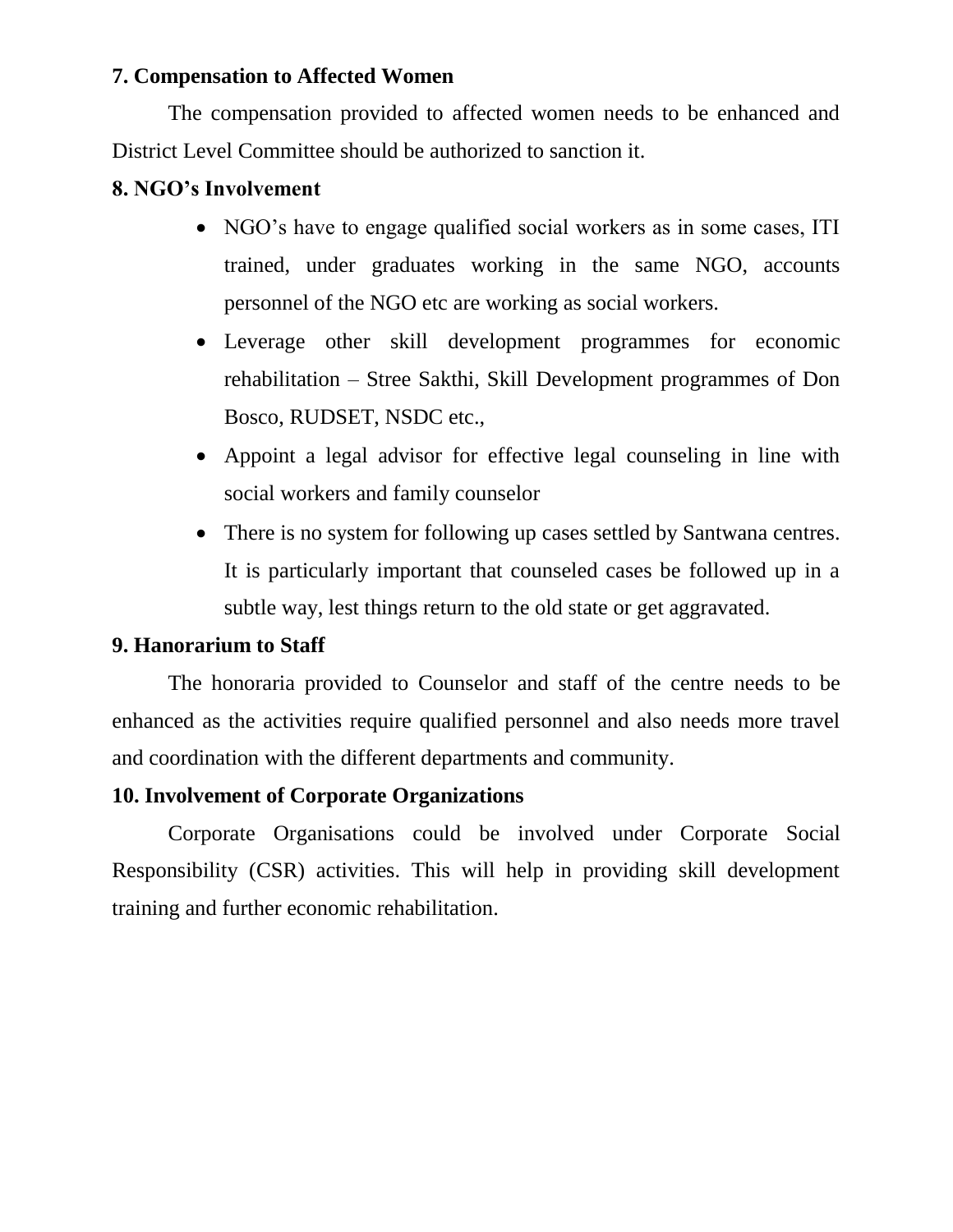### **Conclusion**

This section concludes based on the analyses made in the previous sections and focussing the evaluation questions as specified in the TOR.

### **i. Are the Santwana Centers functioning as per the guidelines? Are they working24x7?**

All the sample santwana centers are functioning as per the guidelines and it is observed that 96% of the centers are functioning all through the days while few are not. The centres not functioning 24X7 are the following:

- 1. Pragna Counselling Centre, Mangalore
- 2. Santhwana Mahila Vedike, Sirsi
- 3. Mahila Santwana Kendra, Gulbarga

The NGO Pragna Counselling Centre is also running the Swaadhar center and the Destitute Cottage programmes of the department. Hence, during the night times the calls coming to the Santwana center are diverted to the Swaadhar center.

The Santwana Center in Sirsi faced a unique problem during January 2014 when one of the affected women who had come to the centre was murdered by her husband. This necessitated the functioning of the center only during day times. However it is informed that if any urgent cases come in the night they will attend to it.

# **ii. Are the promised support and facilities actually provided by Santwana Centers?**

As seen in the previous sections the Santwana Centers are functioning and are providing services as per the guidelines. These relates to registering telephone calls and responding to it, providing awareness through different methods, supporting the affected women for shelter, intervening to solve the cases by themselves or through legal or other methods, providing skill training and economic support during distress.

# **iii. How many people have benefitted from the scheme so far?**

The growth in the number of cases registered and solved over the last five years indicates both the indicators are increasing. The percentage of cases solved is 80%. It is seen that all the incoming calls are not converted to cases and registered. About one fourth of the incoming calls are registered in to cases for further investigation and counseling.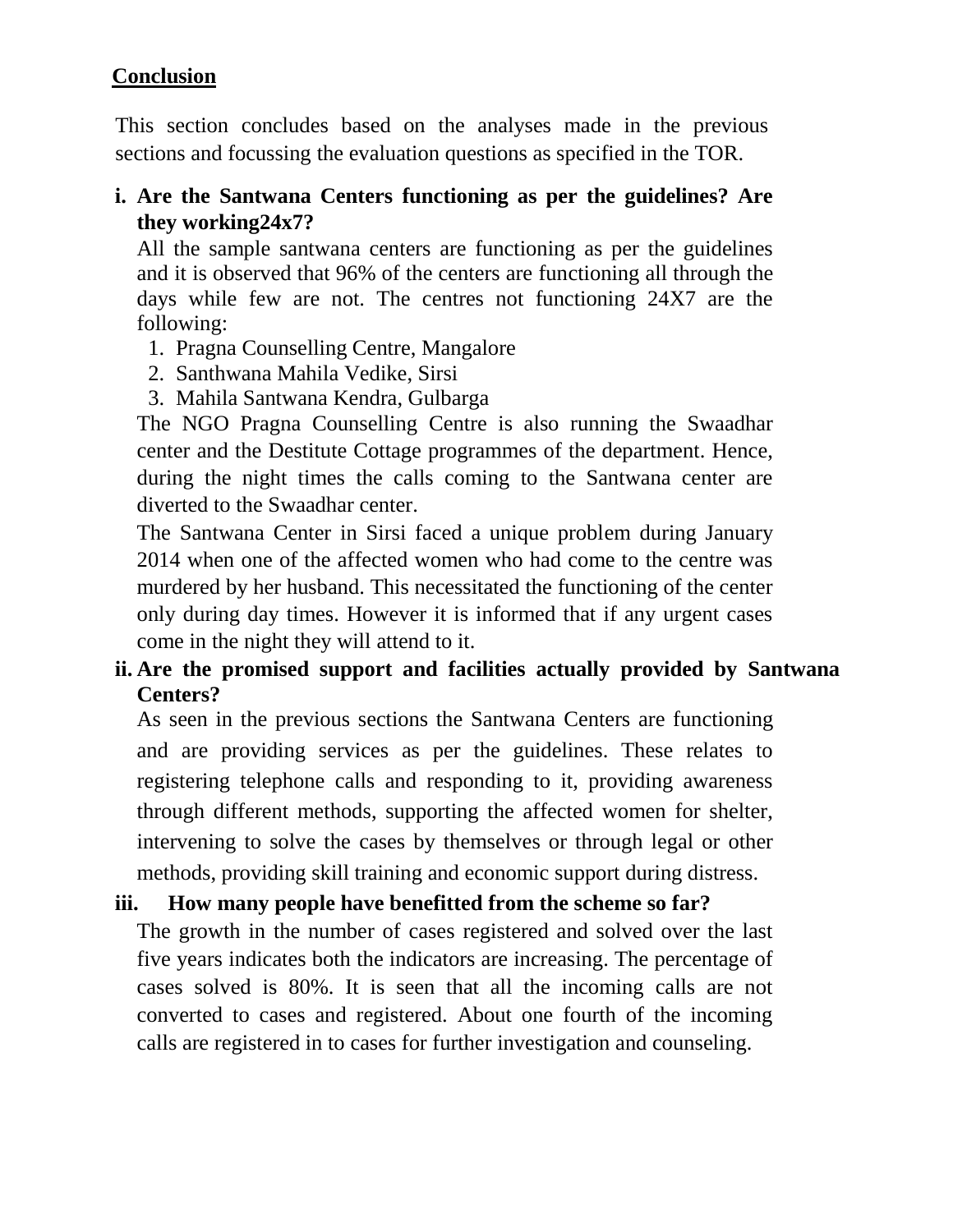# **iv. What proportion and how well are the victims finally rehabilitated by the NGOs?**

It is reported that the affected women are provided training in various income generating activities such as Agarbathi & Appalam Making, Tailoring, Beauty Parlour, Mehandi, Toy Making, Computer DTP , Dairy Farming etc.,

Also coordinated and supported some of the affected women for getting employment in Garments factory, Food Processing industry, Hostel cook and Computer teacher. As seen from the profile of the sample affected women 11% have received skill training and 50% of these are generating income from the skill training they received.

#### **v. What is the per person cost for successful rehabilitation?**

The expenditure data on individual rehabilitation cases are not available with the centers. However the cost of investment per affected women is analyzed based on the efforts put in and the income received and the expenditure incurred by the center. The efforts put in by the center are seen in-terms of number of cases registered and solved. This analysis is given in the following Table-10.1. As seen from the table the average income received per affected women during the last five years based on the data on registered cases & solved cases and the per capita expenditure is almost matching with the income received showing that all the income received is spent.

| Table-10.1: Per Case Income and Expenditure (Rs) |                                      |                                  |                 |                             |                                         |                                                 |                                                                          |                                  |                                                     |                                                                             |
|--------------------------------------------------|--------------------------------------|----------------------------------|-----------------|-----------------------------|-----------------------------------------|-------------------------------------------------|--------------------------------------------------------------------------|----------------------------------|-----------------------------------------------------|-----------------------------------------------------------------------------|
| Year                                             | No. of<br>Cases<br><b>Registered</b> | No. of<br>Cases<br><b>Solved</b> | Income<br>(Rs.) | <b>Expenditure</b><br>(Rs.) | Income per<br><b>Registered</b><br>Case | <b>Expenditure</b><br>per<br>Registered<br>Case | Difference in<br><b>Budget</b><br>based on<br><b>Registered</b><br>Cases | Income per<br><b>Solved Case</b> | <b>Expendit</b><br>ure per<br><b>Solved</b><br>Case | <b>Difference</b><br>in Budget<br><b>based</b> on<br><b>Solved</b><br>Cases |
| 2009-10                                          | 5770                                 | 4585                             | 8215158         | 9623498                     | 1424                                    | 1668                                            | $-244$                                                                   | 1792                             | 2099                                                | $-307$                                                                      |
| 2010-11                                          | 5849                                 | 4874                             | 15969417        | 13027534                    | 2730                                    | 2227                                            | 503                                                                      | 3276                             | 2673                                                | 604                                                                         |
| $2011 - 12$                                      | 8688                                 | 7585                             | 14491928        | 15174878                    | 1668                                    | 1747                                            | $-79$                                                                    | 1911                             | 2001                                                | $-90$                                                                       |
| 2012-13                                          | 14419                                | 11497                            | 15835172        | 15367112                    | 1098                                    | 1066                                            | 32                                                                       | 1377                             | 1337                                                | 41                                                                          |
| $2013 - 14$                                      | 14576                                | 11666                            | 15609266        | 16055961                    | 1071                                    | 1102                                            | $-31$                                                                    | 1338                             | 1376                                                | $-38$                                                                       |
| 2009-14                                          | 49302                                | 40207                            | 70120941        | 69248983                    | 1422                                    | 1405                                            | 18                                                                       | 1744                             | 1722                                                | 22                                                                          |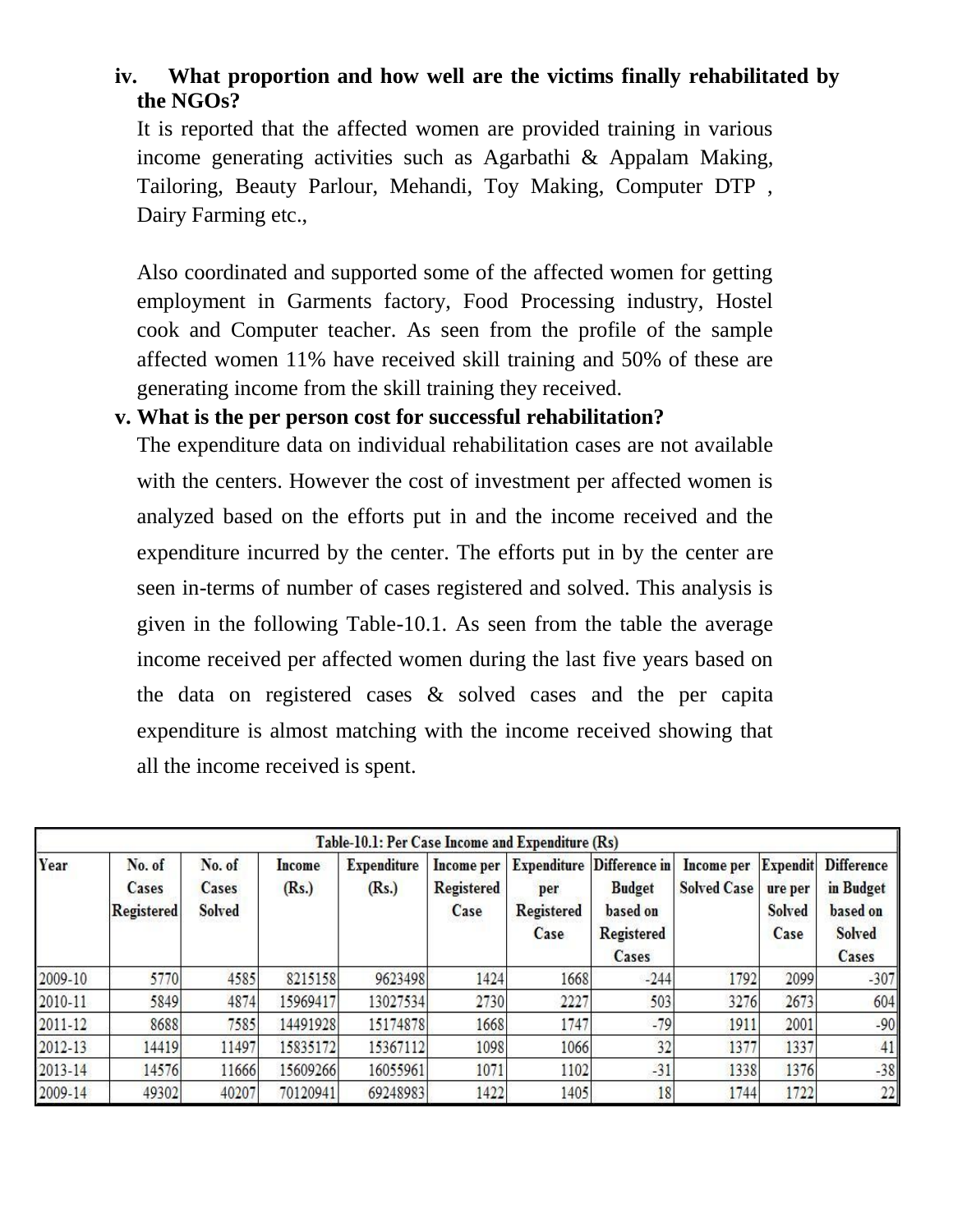### **vi. How satisfied are the inmates of Santwana Centers with the quality of**

#### **the services?**

Most of the sample women have expressed full satisfaction with the implementation of the programme and the services provided by the centers.

### **vii. In case the affected woman is not able to lead a satisfactorily life, what other alternative interventions are taken up by the Santwana Centers?**

It is seen that 85% of the cases are solved within a period of three months. This shows that the affected women are able to lead a satisfactory life. However the unsolved case is 20% based on the Santwana Centers data and 37% based on the sample affected women's survey. This shows that the problems still persists in varying degrees.

# **viii. After family counseling, how many follow up revisits are paid to the affected women?**

The duration of the cases finalization given below indicates the brisk efforts of the center staff in making the affected women to get justice at the earliest.

Less than a month  $-67\%$  of the cases; Up to three months  $-18\%$  of the cases; Up to a Year  $-13\%$  of the cases:

More than a Year  $-8\%$  of the cases;

### **ix. What is the performance rating of different NGOs in implementing Santwana effectively?**

There are many parameters on which the performance of can be assessed. However quantification or categorisation of the parameters is important to generate a score for the variable. It is observed that all the Santwana Centres are putting efforts to achieve the main

objectives of the programme. However, there are some differences in the overall

performance. To grade the Santwana Centres based on the

performance, the following indicators are selected which are quantifiable or categorical:

- 1) Santwana Centres Location (Own / Rented Building);
- 2) Availability of Shelter Facility;
- 3) Experience of Social Workers in the centre;
- 4) Experience of Family Counsellor in the centre;
- 5) Training to Social Workers under the programme;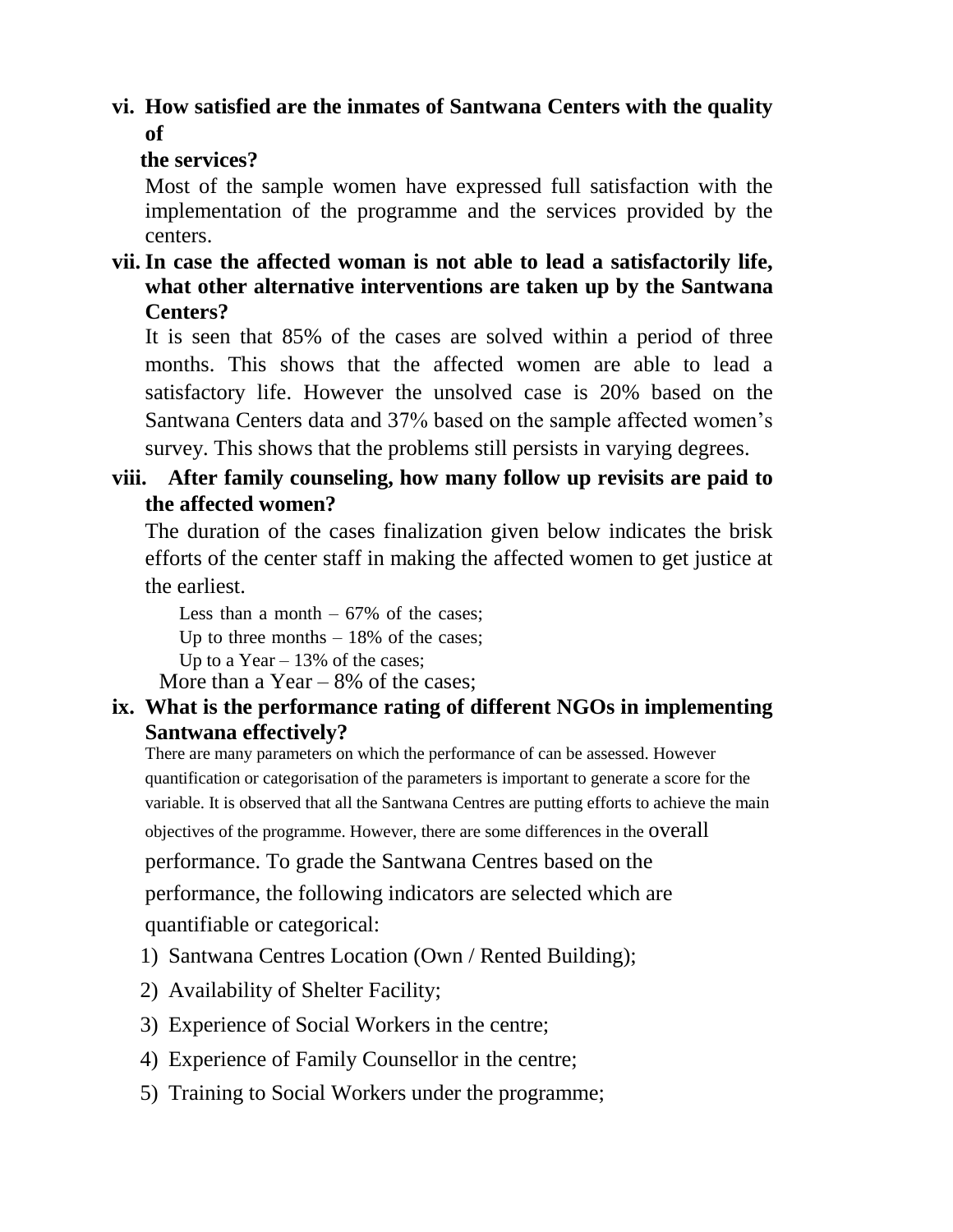- 6) Training to Family Counsellor under the programme;
- 7) Number of Incoming Calls;
- 8) Number of Outgoing Calls;
- 9) Percentage of Cases Solved
- **x. Are the staffs employed at the Santwana Centers aware of different schemes being implemented by the other departments which can benefit the deserving women?**

All the staffs of the Santwana centers are aware of the different programmes implemented for the benefit of women. This is based on the prior experiences of the staff in development activities and also the trainings provided by the WCWD under the programme.

**xi. Are the other Departments providing sufficient co-operation to the NGOs?**  During the survey it was elicited from the NGO's about the perception of different organizations at the district and lower levels regarding the coordination and support during the implementation of the programme. The responses are varying across the centers. Some of the main responses about the perception are highlighted below:

### **Police Department**

After getting training they are co-operating well Average response to some cases do not co-operate well Co-operate only when there is pressure from higher authority Do

not support, they neglect & do not respond properly

Face problem during the absence of sub-inspector Good co-operation, visit directly to santwana regarding some cases

#### **Revenue Department**

Average response

Co-operate in property related

issues Good co operation

No need of this department

Widow, old age pension etc will be sanctioned quickly

# **Health Department**

100% co-operation in providing free treatment to women All help is provided Co-operate well in case of getting any report related to cases DHO will react well  $\&$  give good support

Provide training to Asha workers to create awareness in women

### **WCW Department**

100% support from this department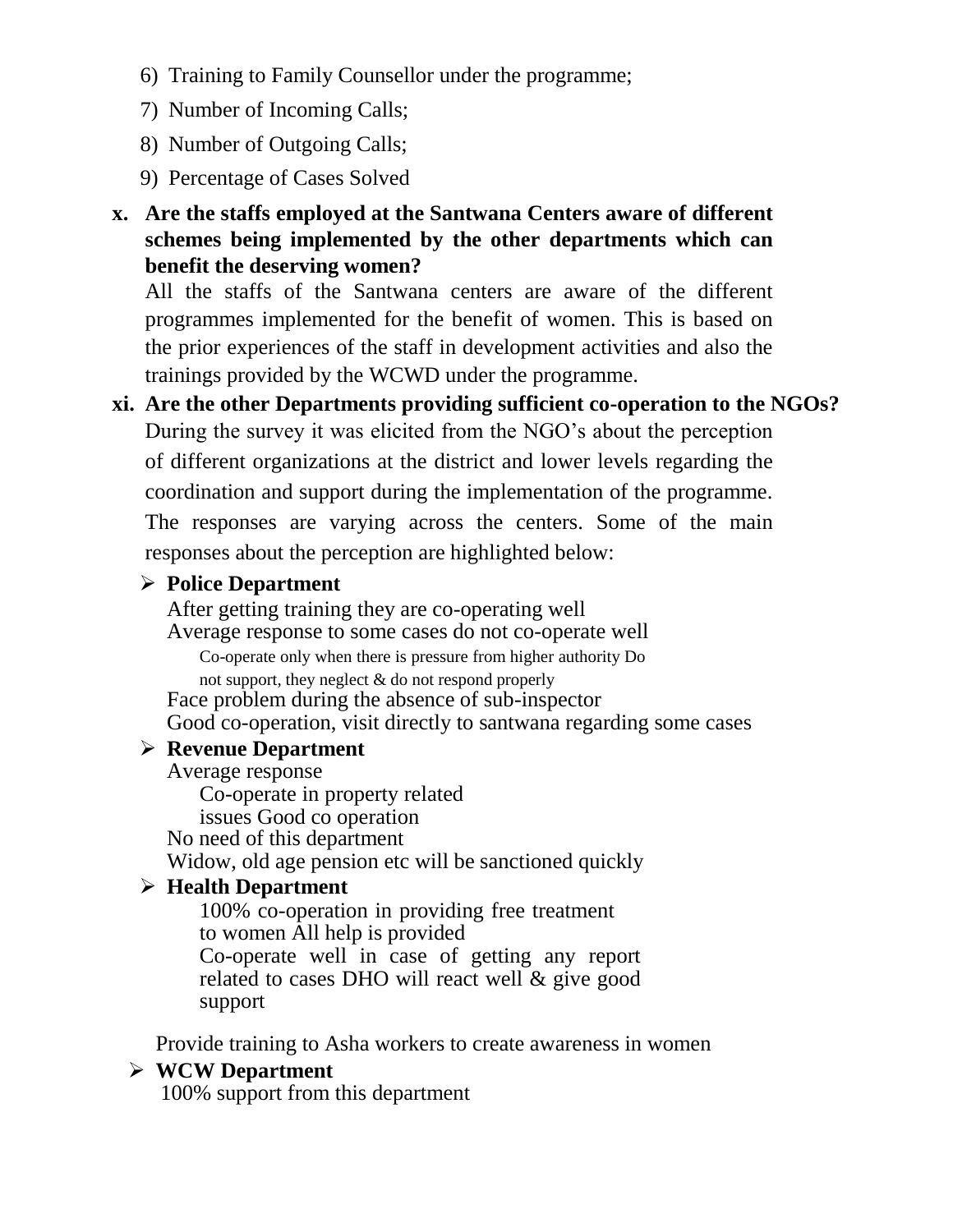Getting good co-operation by the CDPO

Programmes conducted for awareness of women's harrassment

Protection of child marriage, solution for problems

Provide training through meetings in district centres

Provide training to the santwana staff & help to provide guidance

Providing education and hostel facilities to children's of affected women

# **Legal Department**

100% free legal help

Conduct legal awareness program to women Good co-operation in solving cases

Respond well

They provide good co-operation & give unsolved cases to santwana

# **Gram Panchayat**

Co-operate in solving problems that arise within the GP Good co-operation

GP members & president will support well

GP will give cases & co-operate in solving them

# **Political Leaders**

Co-operate well

Give cases to municipal counselors No interference of politicians

Village leaders, politicians provide good co-operation

### **xii. Is there any overlap of Santwana Scheme benefits with any other scheme/ Department?**

The santwana scheme being unique to the department no other state government department is implementing similar programme. However the Ujjawala, Short Stay Home and the Swaadhar programmes of Government of India is overlapping with the Santwana programme.

# **xiii. Whether there is sufficient awareness about Santwana Scheme in the general public?**

The awareness campaigns by the NGO's, Department, Police and the media have provided wide publicity of the Santwana Programme among the general public. As seen from the responses of the sample affected women the different channels of publicity are through:

- Neighbour
- Family Members
- Awareness Camp of NGO
- Friend
- Anganwadi
- Mahila Sangha Member
- Police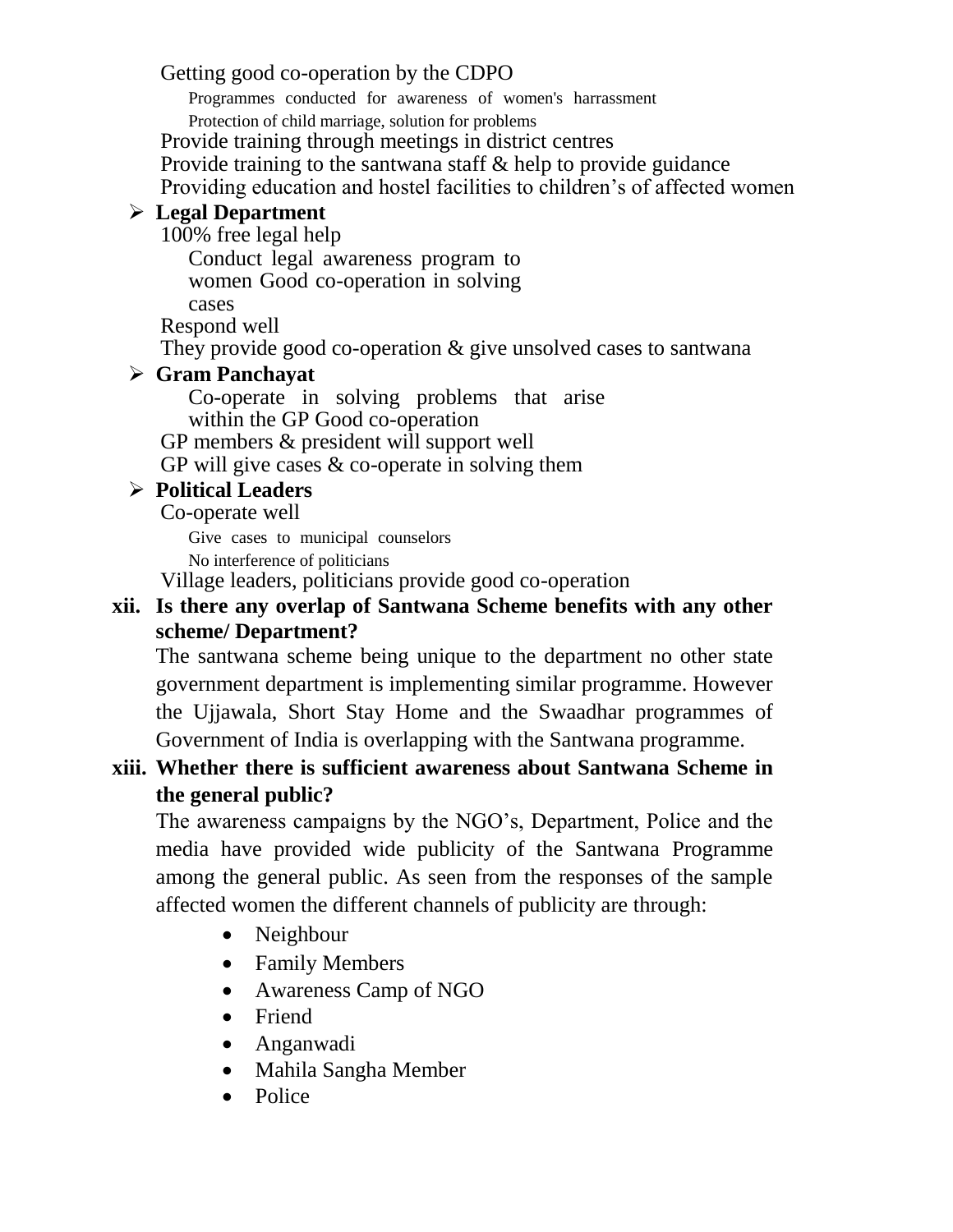- Affected Women
- Lawyer
- News Paper
- Asha Worker
- GP
- Doctor
- TV
- Hospital
- **xiv. What proportionate of the victims are denied admission and for what reasons?**  It is reported that no case will be denied for admission excepting cases which are in court. Among the sample santwana centers visited in 3 centers only admission was denied due to the following reasons:
	- One case was denied due to video of a women
	- One came for anganawadi helper job
	- Denied 4 cases which were 2nd marriage & illegal relationship
- **xv. How Santwana Scheme could be implemented better in the future?**  The responses of the NGO's and the District level staff of WCWD indicates that the programme is functioning well and delivering the needs of the affected women. However they feel that the implementation could be made better with the following additional support from the government:
	- Awareness Camps to be intensified
	- More Training for the staff
	- Vehicle for NGO for accessing to the affected women and also to Swaadhar Centres which are at distance
	- Legal advisor for the Santwana Centre
	- Shelter facility at the taluk level
	- Increase in the funds for the Santwana Center as most of the costs are raising
	- Security from police during visits to sensitive places
	- ID Cards for the staff
	- Security of Job for the staff so that turnover of the staff will be reduced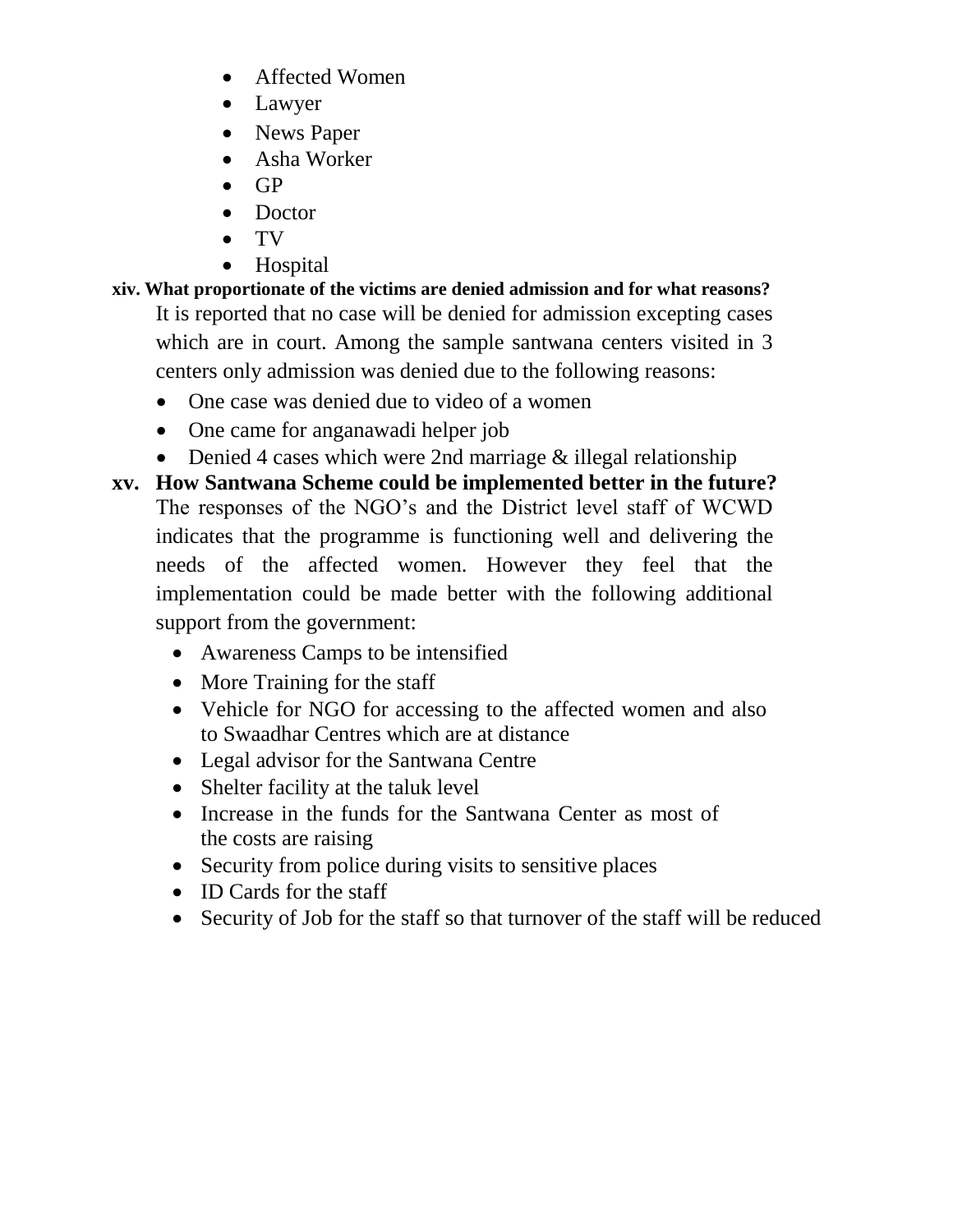# **Recommendation**

Based on the analyses of the data presented in the previous chapters, the following recommendation would enhance the effectiveness of the Santwana Programme:

### **1. Convergence of Programmes**

The convergence of Santwana Programme with other central programmes – Ujjawala, Swaadhaar and Stay Homes could be thought of as all these programmes are focusing on the same issue of women in distress. It is observed that some of the NGO's are implementing some of these programmes along with the Santwana programme. For example IDARY an NGO in Shiggaon in Haveri district is also implementing Ujwala and Short Stay Home programme, while the Pragna Counselling Centre in Mangalore is implementing Swaadhar and Destitute Cottage programmes.

### **2. Involvement of Taluk Level Personnel**

Taluk Level Officers of Women & Child Development Department need to be given the time bound responsibility of checking the functioning and monitoring of Santwana centres and the cases registered by them.

#### **3. 1091 Helpline Number**

The Santwana helpline number 1091 needs to be made fully functional as it is not operational in many places and NGO's have given their landline and personnel mobile numbers to the community.

### **4. Training**

- There is a need for imparting more and refresher trainings regularly to Santwana centre staff.
- The type training provided to women needs to be rethought of. Instead of the old but now not relevant skills of Agarbathy making and candle making, more relevant employment providing skill trainings may be given using convergence with Skill Development Corporation.